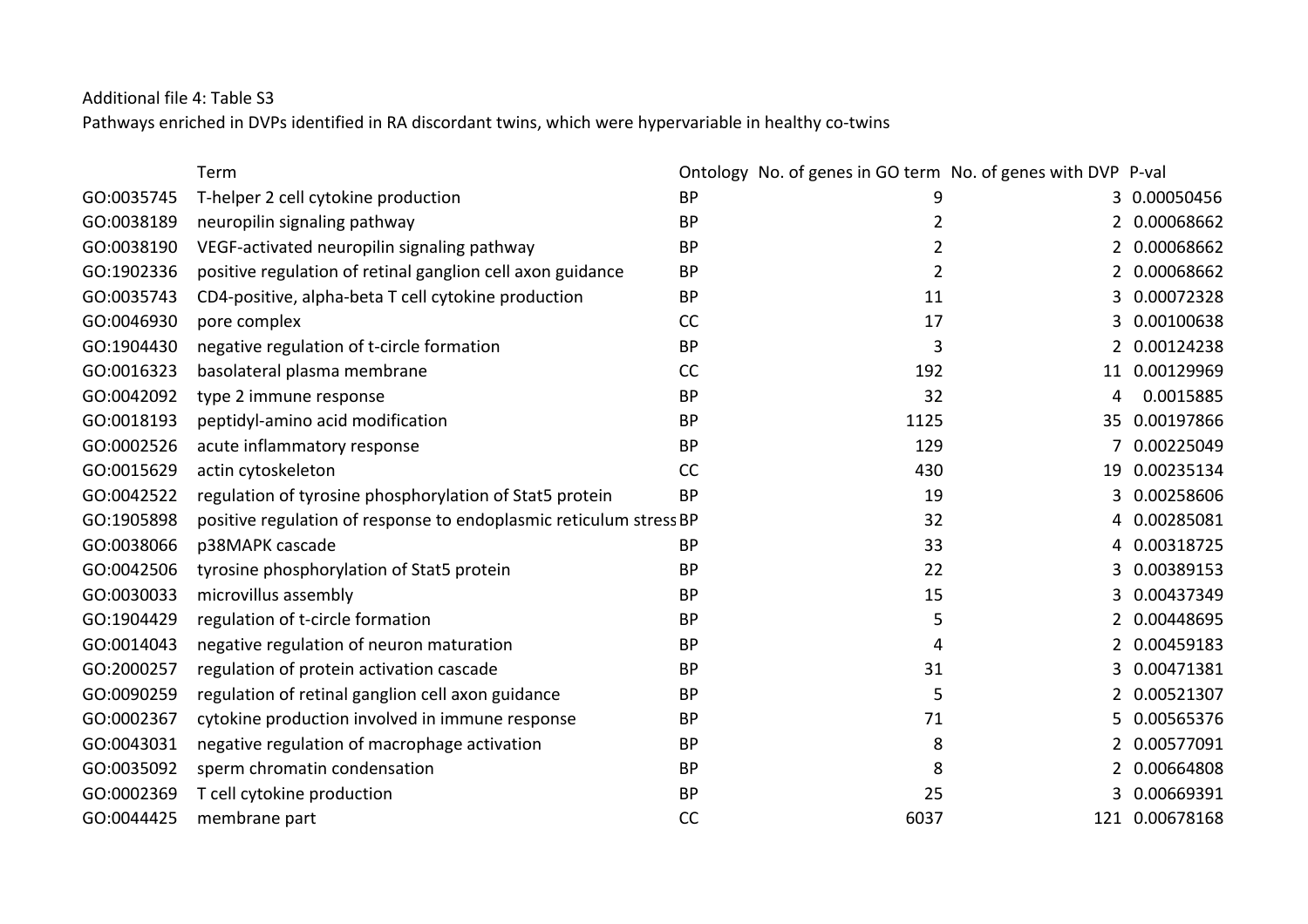| GO:1901142 | insulin metabolic process                                             | <b>BP</b> | 7            |    | 2 0.00698178  |
|------------|-----------------------------------------------------------------------|-----------|--------------|----|---------------|
| GO:0071679 | commissural neuron axon guidance                                      | <b>BP</b> | 7            |    | 2 0.00702877  |
| GO:0006352 | DNA-templated transcription, initiation                               | <b>BP</b> | 220          |    | 10 0.00707583 |
| GO:0045189 | connective tissue growth factor biosynthetic process                  | <b>BP</b> | $\mathbf{1}$ |    | 1 0.00774631  |
| GO:0070351 | negative regulation of white fat cell proliferation                   | <b>BP</b> | 1            | 1  | 0.00774631    |
| GO:0008375 | acetylglucosaminyltransferase activity                                | MF        | 44           | 4  | 0.007937      |
| GO:0005516 | calmodulin binding                                                    | <b>MF</b> | 183          |    | 10 0.00821202 |
| GO:0042771 | intrinsic apoptotic signaling pathway in response to DNA damagBP      |           | 42           | 4  | 0.00843215    |
| GO:1903430 | negative regulation of cell maturation                                | <b>BP</b> | 8            | 2  | 0.00853854    |
| GO:1900073 | regulation of neuromuscular synaptic transmission                     | <b>BP</b> | 1            | 1  | 0.00907213    |
| GO:1900075 | positive regulation of neuromuscular synaptic transmission            | <b>BP</b> | $\mathbf{1}$ |    | 0.00907213    |
| GO:2000266 | regulation of blood coagulation, intrinsic pathway                    | <b>BP</b> | 1            | 1  | 0.00927294    |
| GO:0017178 | diphthine-ammonia ligase activity                                     | MF        | 1            |    | 0.00943707    |
| GO:0035693 | NOS2-CD74 complex                                                     | CC        | $\mathbf{1}$ | 1  | 0.0095178     |
| GO:0035718 | macrophage migration inhibitory factor binding                        | MF        | 1            | 1  | 0.0095178     |
| GO:0042658 | MHC class II protein binding, via antigen binding groove              | MF        | 1            | 1  | 0.0095178     |
| GO:0001650 | fibrillar center                                                      | CC        | 123          |    | 0.00965147    |
| GO:0003363 | lamellipodium assembly involved in ameboidal cell migration           | <b>BP</b> | 1            | 1  | 0.00970185    |
| GO:0021816 | extension of a leading process involved in cell motility in cerebr BP |           | 1            | 1  | 0.00970185    |
| GO:0044452 | nucleolar part                                                        | CC        | 165          | 8  | 0.00975547    |
| GO:0003707 | steroid hormone receptor activity                                     | MF        | 57           | 5  | 0.01005683    |
| GO:0050670 | regulation of lymphocyte proliferation                                | <b>BP</b> | 185          | 8  | 0.01016606    |
| GO:0018160 | peptidyl-pyrromethane cofactor linkage                                | <b>BP</b> | 1            | 1  | 0.01022891    |
| GO:0004418 | hydroxymethylbilane synthase activity                                 | MF        | 1            | 1  | 0.01022891    |
| GO:0032944 | regulation of mononuclear cell proliferation                          | <b>BP</b> | 186          |    | 0.01032138    |
| GO:0032528 | microvillus organization                                              | <b>BP</b> | 23           | 3. | 0.01083251    |
| GO:0005741 | mitochondrial outer membrane                                          | CC        | 152          |    | 0.01102454    |
| GO:1902946 | protein localization to early endosome                                | <b>BP</b> | 5            |    | 2 0.01104745  |
| GO:0050863 | regulation of T cell activation                                       | <b>BP</b> | 287          |    | 11 0.01118606 |
| GO:0022407 | regulation of cell-cell adhesion                                      | <b>BP</b> | 376          |    | 14 0.01120504 |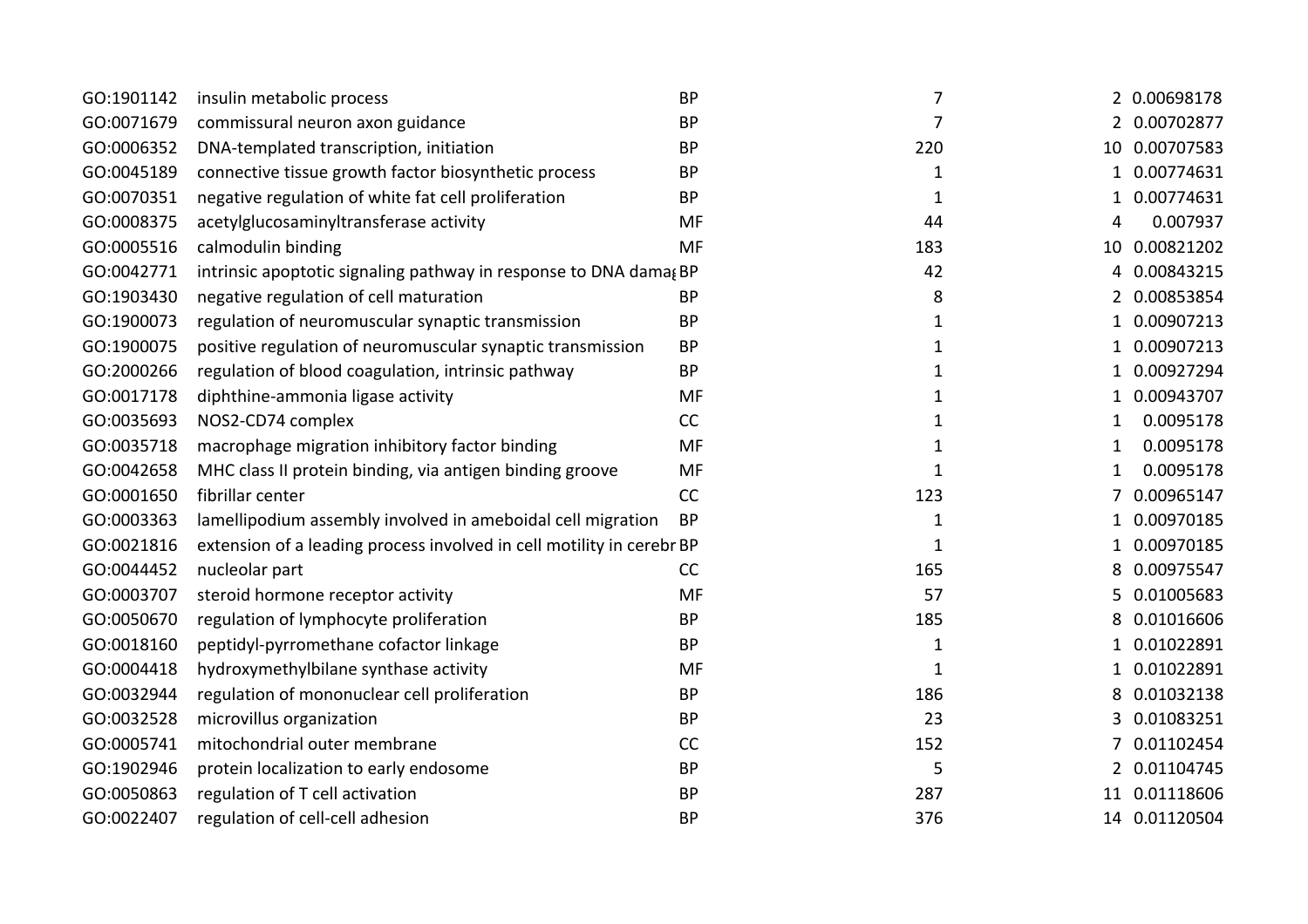| GO:0030134 | ER to Golgi transport vesicle                            | CC        | 72           |                | 5 0.01127901  |
|------------|----------------------------------------------------------|-----------|--------------|----------------|---------------|
| GO:0007159 | leukocyte cell-cell adhesion                             | <b>BP</b> | 330          | 12             | 0.0114309     |
| GO:0050892 | intestinal absorption                                    | <b>BP</b> | 33           | 3              | 0.01147124    |
| GO:0080134 | regulation of response to stress                         | <b>BP</b> | 1243         |                | 33 0.01189664 |
| GO:0004132 | dCMP deaminase activity                                  | <b>MF</b> | $\mathbf{1}$ |                | 0.01205643    |
| GO:0070663 | regulation of leukocyte proliferation                    | <b>BP</b> | 193          | 8              | 0.01232124    |
| GO:0005903 | brush border                                             | CC        | 93           | 6              | 0.01242585    |
| GO:0002376 | immune system process                                    | <b>BP</b> | 2523         |                | 56 0.01245454 |
| GO:0098858 | actin-based cell projection                              | CC        | 178          | 9              | 0.01252132    |
| GO:0004586 | ornithine decarboxylase activity                         | <b>MF</b> | $\mathbf{1}$ | $\mathbf{1}$   | 0.01266174    |
| GO:0006367 | transcription initiation from RNA polymerase II promoter | <b>BP</b> | 164          | 8              | 0.01292805    |
| GO:0016459 | myosin complex                                           | CC        | 70           | 5              | 0.01309414    |
| GO:0001932 | regulation of protein phosphorylation                    | <b>BP</b> | 1224         | 34             | 0.0131191     |
| GO:0090336 | positive regulation of brown fat cell differentiation    | <b>BP</b> | 7            | $\overline{2}$ | 0.01315117    |
| GO:0009925 | basal plasma membrane                                    | <b>CC</b> | 29           | 3              | 0.01352338    |
| GO:0006338 | chromatin remodeling                                     | <b>BP</b> | 148          | 7              | 0.01379998    |
| GO:0051879 | Hsp90 protein binding                                    | <b>MF</b> | 29           | 3              | 0.01381742    |
| GO:0033865 | nucleoside bisphosphate metabolic process                | <b>BP</b> | 33           | 3              | 0.01406294    |
| GO:0033875 | ribonucleoside bisphosphate metabolic process            | <b>BP</b> | 33           | 3              | 0.01406294    |
| GO:0034032 | purine nucleoside bisphosphate metabolic process         | <b>BP</b> | 33           | 3              | 0.01406294    |
| GO:0050671 | positive regulation of lymphocyte proliferation          | <b>BP</b> | 122          |                | 0.01412344    |
| GO:0008140 | cAMP response element binding protein binding            | MF        | 8            | 2              | 0.01431171    |
| GO:0038024 | cargo receptor activity                                  | <b>MF</b> | 62           | 4              | 0.01433985    |
| GO:0032946 | positive regulation of mononuclear cell proliferation    | <b>BP</b> | 123          | 6              | 0.0143852     |
| GO:0001764 | neuron migration                                         | <b>BP</b> | 127          | 8              | 0.01460395    |
| GO:1900744 | regulation of p38MAPK cascade                            | <b>BP</b> | 27           | 3              | 0.01481563    |
| GO:0002673 | regulation of acute inflammatory response                | <b>BP</b> | 69           | 4              | 0.01481924    |
| GO:0032839 | dendrite cytoplasm                                       | CC        | 21           | 3.             | 0.01485293    |
| GO:0043408 | regulation of MAPK cascade                               | <b>BP</b> | 632          |                | 20 0.01505771 |
| GO:0060982 | coronary artery morphogenesis                            | <b>BP</b> | 8            |                | 2 0.01538823  |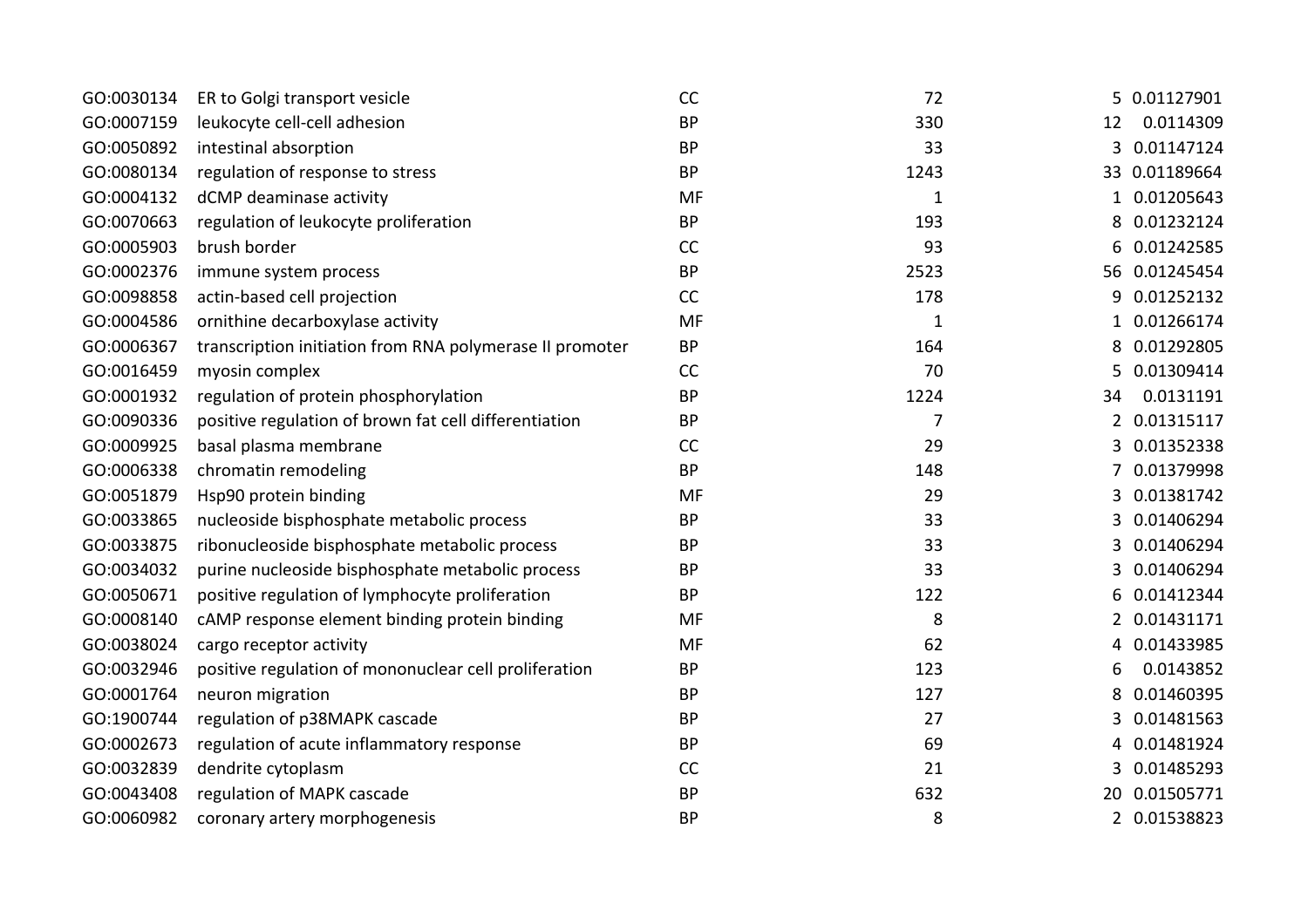| GO:1903037 | regulation of leukocyte cell-cell adhesion                         | <b>BP</b> | 302            |   | 11 0.01588073 |
|------------|--------------------------------------------------------------------|-----------|----------------|---|---------------|
| GO:0030175 | filopodium                                                         | CC        | 91             |   | 6 0.01603668  |
| GO:0045859 | regulation of protein kinase activity                              | <b>BP</b> | 708            |   | 22 0.01608828 |
| GO:0045860 | positive regulation of protein kinase activity                     | <b>BP</b> | 460            |   | 16 0.01619488 |
| GO:0048842 | positive regulation of axon extension involved in axon guidance BP |           | 7              |   | 2 0.01624358  |
| GO:1902669 | positive regulation of axon guidance                               | <b>BP</b> | $\overline{7}$ | 2 | 0.01624358    |
| GO:0032872 | regulation of stress-activated MAPK cascade                        | <b>BP</b> | 193            | 9 | 0.0163416     |
| GO:1903570 | regulation of protein kinase D signaling                           | <b>BP</b> | 1              | 1 | 0.01664116    |
| GO:1903572 | positive regulation of protein kinase D signaling                  | <b>BP</b> | 1              |   | 0.01664116    |
| GO:0042942 | D-serine transport                                                 | <b>BP</b> | $\overline{2}$ | 1 | 0.01671924    |
| GO:0016900 | oxidoreductase activity, acting on the CH-OH group of donors, CMF  |           | $\overline{2}$ | 1 | 0.0167497     |
| GO:0047057 | vitamin-K-epoxide reductase (warfarin-sensitive) activity          | MF        | $\overline{2}$ | 1 | 0.0167497     |
| GO:0005883 | neurofilament                                                      | CC        | 8              | 2 | 0.01714151    |
| GO:0070665 | positive regulation of leukocyte proliferation                     | <b>BP</b> | 128            | 6 | 0.0171537     |
| GO:0070302 | regulation of stress-activated protein kinase signaling cascade BP |           | 194            | 9 | 0.01720096    |
| GO:0002702 | positive regulation of production of molecular mediator of immBP   |           | 68             | 4 | 0.01724893    |
| GO:0051403 | stress-activated MAPK cascade                                      | <b>BP</b> | 237            |   | 10 0.01757334 |
| GO:0097475 | motor neuron migration                                             | <b>BP</b> | 7              | 2 | 0.01759375    |
| GO:0002296 | T-helper 1 cell lineage commitment                                 | <b>BP</b> | $\overline{2}$ | 1 | 0.01762968    |
| GO:0032601 | connective tissue growth factor production                         | <b>BP</b> | $\overline{2}$ | 1 | 0.01784725    |
| GO:0000146 | microfilament motor activity                                       | MF        | 22             |   | 0.01786707    |
| GO:0050730 | regulation of peptidyl-tyrosine phosphorylation                    | <b>BP</b> | 215            | 9 | 0.0180395     |
| GO:0072677 | eosinophil migration                                               | <b>BP</b> | 15             | 2 | 0.01813814    |
| GO:0042129 | regulation of T cell proliferation                                 | <b>BP</b> | 140            | 6 | 0.01825831    |
| GO:0098590 | plasma membrane region                                             | CC        | 904            |   | 28 0.01844407 |
| GO:0043030 | regulation of macrophage activation                                | <b>BP</b> | 31             | 3 | 0.01846585    |
| GO:0001771 | immunological synapse formation                                    | <b>BP</b> | 12             | 2 | 0.01849905    |
| GO:0002920 | regulation of humoral immune response                              | <b>BP</b> | 46             | 3 | 0.01850794    |
| GO:0002116 | semaphorin receptor complex                                        | CC        | 6              |   | 0.01909211    |
| GO:0036290 | protein trans-autophosphorylation                                  | <b>BP</b> | 1              | 1 | 0.0193822     |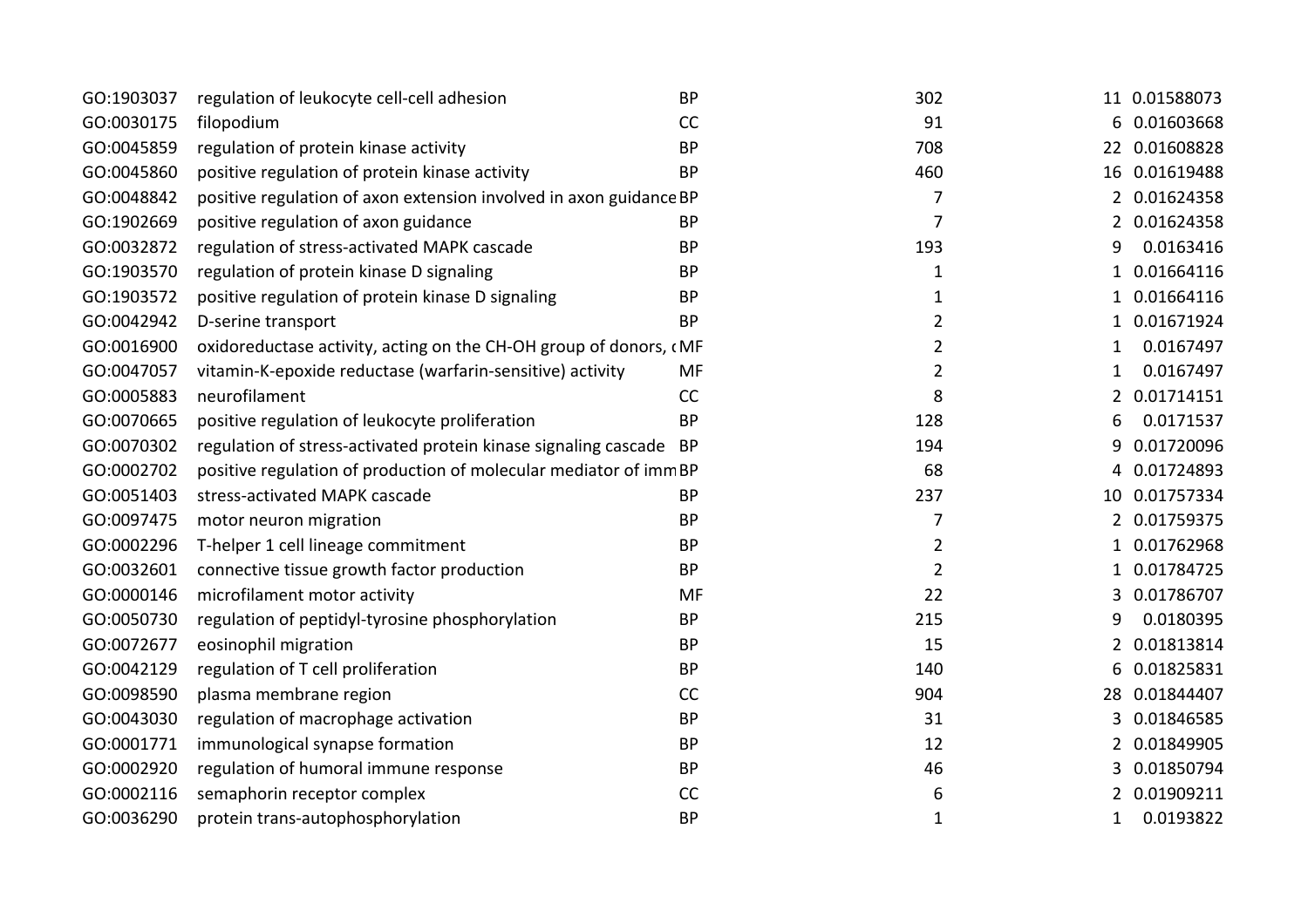| GO:1990579 | peptidyl-serine trans-autophosphorylation                           | <b>BP</b> | 1              | 0.0193822<br>1             |
|------------|---------------------------------------------------------------------|-----------|----------------|----------------------------|
| GO:1990332 | Ire1 complex                                                        | <b>CC</b> | 1              | 0.0193822<br>1             |
| GO:0042523 | positive regulation of tyrosine phosphorylation of Stat5 protein BP |           | 16             | 2 0.01947554               |
| GO:0098665 | serotonin receptor complex                                          | CC        | $\overline{2}$ | 0.01981383<br>1            |
| GO:1904602 | serotonin-activated cation-selective channel complex                | CC        | $\overline{2}$ | 0.01981383                 |
| GO:0005247 | voltage-gated chloride channel activity                             | <b>MF</b> | 10             | 2 0.01981988               |
| GO:0060081 | membrane hyperpolarization                                          | <b>BP</b> | 11             | 0.01993462                 |
| GO:0051174 | regulation of phosphorus metabolic process                          | <b>BP</b> | 1547           | 0.020126<br>40             |
| GO:0015055 | secretin receptor activity                                          | <b>MF</b> | 1              | 1 0.02043737               |
| GO:0001935 | endothelial cell proliferation                                      | <b>BP</b> | 109            | 0.0205292<br>6             |
| GO:0031290 | retinal ganglion cell axon guidance                                 | <b>BP</b> | 21             | 0.02062131<br>3            |
| GO:0031098 | stress-activated protein kinase signaling cascade                   | <b>BP</b> | 243            | 10 0.02070867              |
| GO:0032653 | regulation of interleukin-10 production                             | <b>BP</b> | 39             | 3 0.02106762               |
| GO:0030159 | receptor signaling complex scaffold activity                        | MF        | 24             | 3 0.02119211               |
| GO:0051766 | inositol trisphosphate kinase activity                              | MF        | 11             | 2 0.02169215               |
| GO:0031224 | intrinsic component of membrane                                     | CC        | 4984           | 97 0.02178952              |
| GO:0042325 | regulation of phosphorylation                                       | <b>BP</b> | 1309           | 35 0.02185191              |
| GO:0003994 | aconitate hydratase activity                                        | MF        | $\overline{2}$ | 1 0.02213544               |
| GO:0031968 | organelle outer membrane                                            | CC        | 172            | 0.02217273                 |
| GO:0008794 | arsenate reductase (glutaredoxin) activity                          | <b>MF</b> | 1              | 1 0.02229749               |
| GO:0030611 | arsenate reductase activity                                         | <b>MF</b> | 1              | 0.02229749                 |
| GO:0004105 | choline-phosphate cytidylyltransferase activity                     | MF        | $\mathbf{1}$   | 0.02235109<br>1            |
| GO:0003708 | retinoic acid receptor activity                                     | MF        | 7              | 0.02242933<br>2            |
| GO:0044710 | single-organism metabolic process                                   | <b>BP</b> | 4012           | 84 0.02244772              |
| GO:0015937 | coenzyme A biosynthetic process                                     | <b>BP</b> | 10             | 0.022633<br>2              |
| GO:0047894 | flavonol 3-sulfotransferase activity                                | <b>MF</b> | 3              | 0.02264024<br>$\mathbf{1}$ |
| GO:0001848 | complement binding                                                  | MF        | 19             | 0.02285852<br>2            |
| GO:0002690 | positive regulation of leukocyte chemotaxis                         | <b>BP</b> | 84             | 0.02291675<br>4            |
| GO:0004595 | pantetheine-phosphate adenylyltransferase activity                  | MF        | 1              | 0.0230987                  |
| GO:2000422 | regulation of eosinophil chemotaxis                                 | <b>BP</b> | $\overline{2}$ | 1 0.02343711               |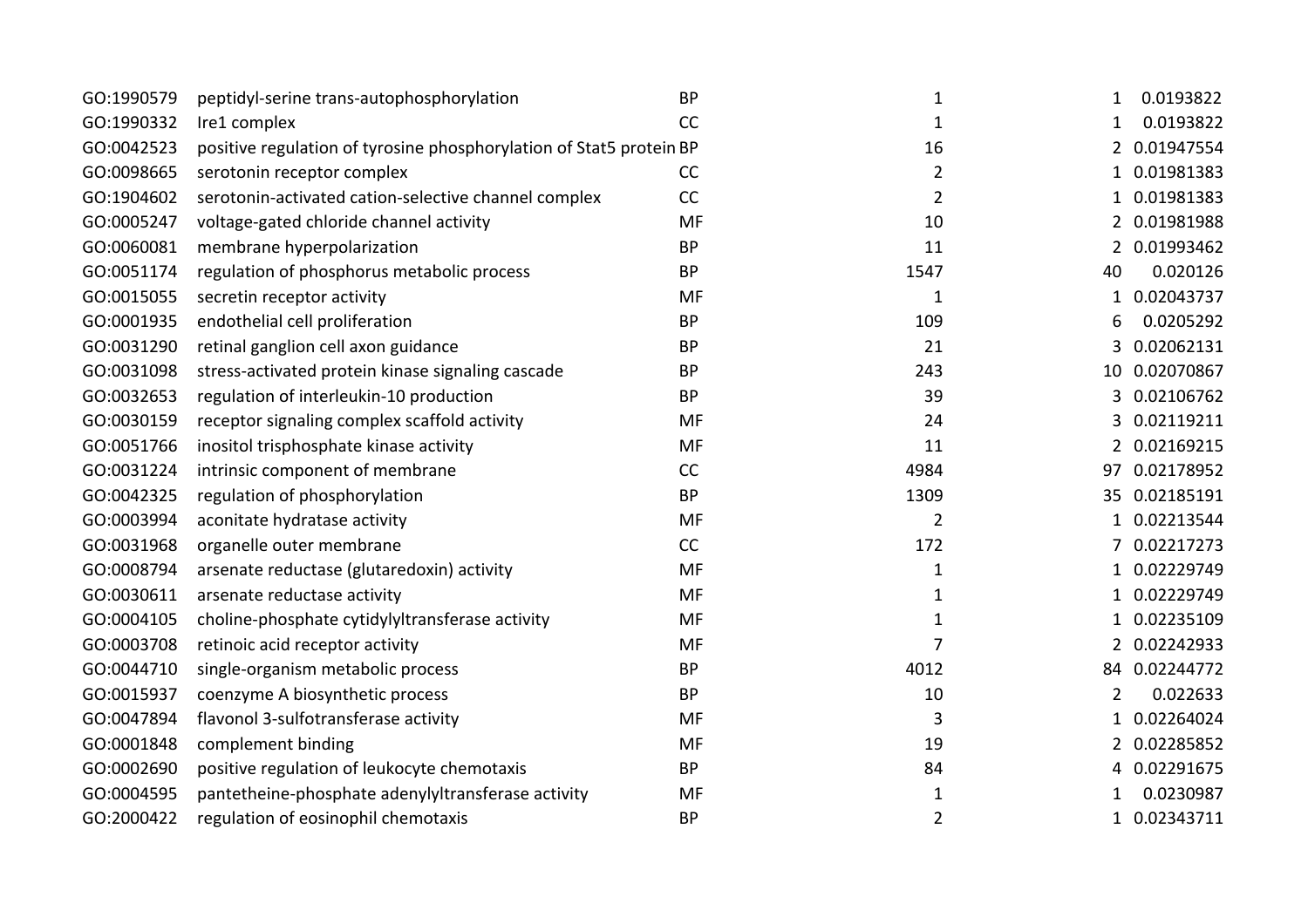| GO:2000424 | positive regulation of eosinophil chemotaxis                     | <b>BP</b> | $\overline{2}$ |                | 1 0.02343711  |
|------------|------------------------------------------------------------------|-----------|----------------|----------------|---------------|
| GO:0007221 | positive regulation of transcription of Notch receptor target    | <b>BP</b> | 7              |                | 2 0.02346651  |
| GO:0030544 | Hsp70 protein binding                                            | MF        | 34             |                | 3 0.02411458  |
| GO:0019867 | outer membrane                                                   | CC        | 174            |                | 0.02412192    |
| GO:0022610 | biological adhesion                                              | <b>BP</b> | 1293           |                | 37 0.02420698 |
| GO:0032481 | positive regulation of type I interferon production              | <b>BP</b> | 68             | 4              | 0.02426584    |
| GO:0032613 | interleukin-10 production                                        | <b>BP</b> | 41             | 3              | 0.02440013    |
| GO:0071629 | ubiquitin-dependent catabolism of misfolded proteins by cytop BP |           | $\mathbf 1$    | 1              | 0.02484995    |
| GO:0002225 | positive regulation of antimicrobial peptide production          | <b>BP</b> | 3              | 1              | 0.02486525    |
| GO:0002760 | positive regulation of antimicrobial humoral response            | <b>BP</b> | 3              | 1              | 0.02486525    |
| GO:0002803 | positive regulation of antibacterial peptide production          | <b>BP</b> | 3              | 1              | 0.02486525    |
| GO:0022408 | negative regulation of cell-cell adhesion                        | <b>BP</b> | 132            | 6              | 0.02532673    |
| GO:0002830 | positive regulation of type 2 immune response                    | <b>BP</b> | 15             |                | 2 0.02556685  |
| GO:0035384 | thioester biosynthetic process                                   | <b>BP</b> | 62             | 4              | 0.02562379    |
| GO:0071616 | acyl-CoA biosynthetic process                                    | <b>BP</b> | 62             | 4              | 0.02562379    |
| GO:1904294 | positive regulation of ERAD pathway                              | <b>BP</b> | 11             | 2              | 0.02565471    |
| GO:0016021 | integral component of membrane                                   | <b>CC</b> | 4860           | 94             | 0.025748      |
| GO:0060600 | dichotomous subdivision of an epithelial terminal unit           | <b>BP</b> | 10             |                | 2 0.02622398  |
| GO:0016337 | single organismal cell-cell adhesion                             | <b>BP</b> | 564            |                | 18 0.02623514 |
| GO:0001569 | branching involved in blood vessel morphogenesis                 | <b>BP</b> | 30             | 3              | 0.02649247    |
| GO:0043183 | vascular endothelial growth factor receptor 1 binding            | MF        | $\overline{2}$ | 1              | 0.026695      |
| GO:0033116 | endoplasmic reticulum-Golgi intermediate compartment membCC      |           | 65             | 4              | 0.02681441    |
| GO:1903959 | regulation of anion transmembrane transport                      | <b>BP</b> | 32             |                | 0.02681468    |
| GO:0006898 | receptor-mediated endocytosis                                    | <b>BP</b> | 274            | 10             | 0.02707148    |
| GO:0043209 | myelin sheath                                                    | CC        | 160            | 7              | 0.02716024    |
| GO:0001325 | formation of extrachromosomal circular DNA                       | <b>BP</b> | 13             | $\overline{2}$ | 0.0271968     |
| GO:0090656 | t-circle formation                                               | <b>BP</b> | 13             | 2              | 0.0271968     |
| GO:0090737 | telomere maintenance via telomere trimming                       | <b>BP</b> | 13             | 2              | 0.0271968     |
| GO:0007289 | spermatid nucleus differentiation                                | <b>BP</b> | 18             | 2              | 0.0271991     |
| GO:0007586 | digestion                                                        | <b>BP</b> | 157            | 6              | 0.02747125    |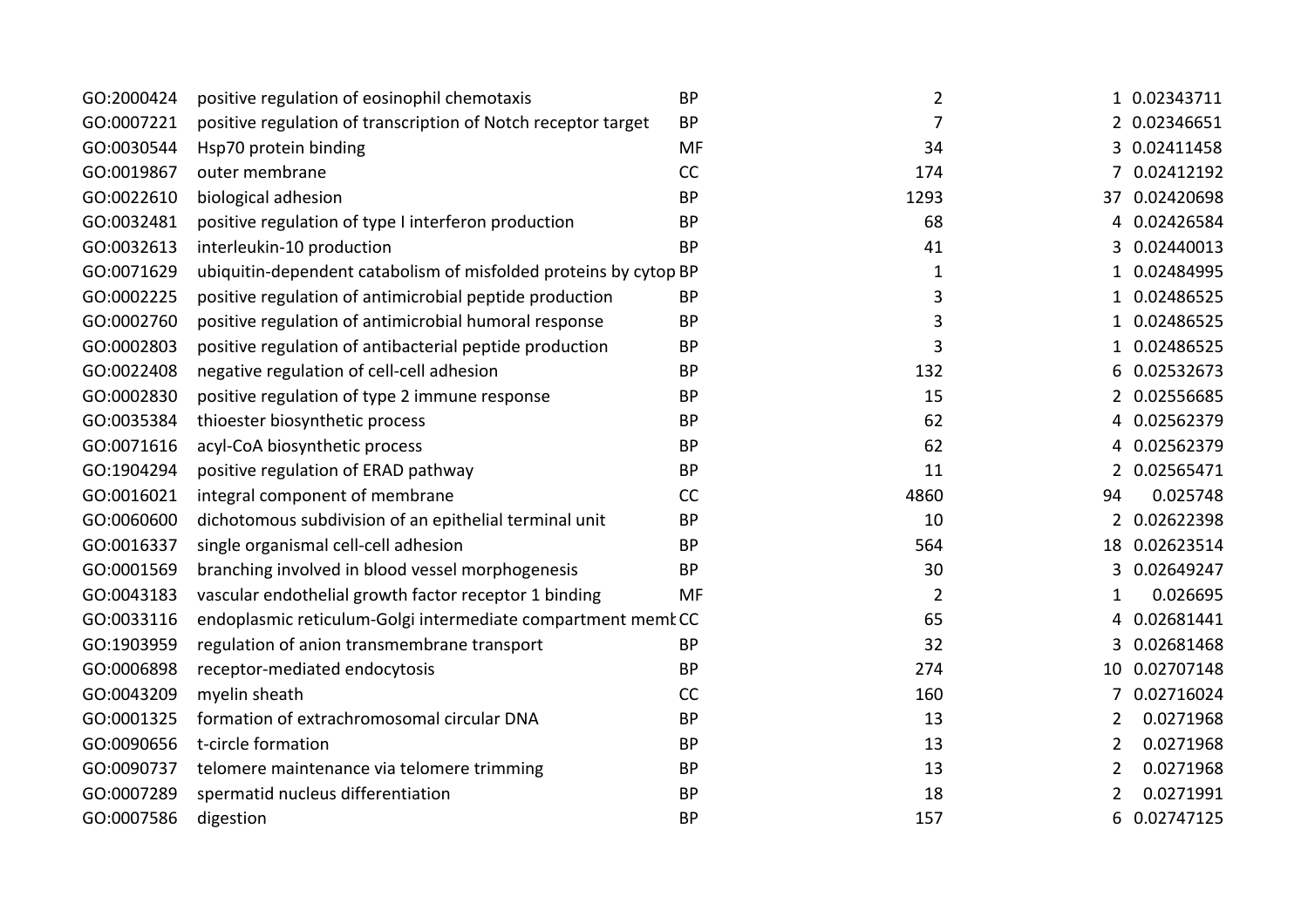| GO:0002215 | defense response to nematode                                    | <b>BP</b> | 3              |                | 1 0.02761556  |
|------------|-----------------------------------------------------------------|-----------|----------------|----------------|---------------|
| GO:0070528 | protein kinase C signaling                                      | <b>BP</b> | 27             | 3              | 0.0279091     |
| GO:0030890 | positive regulation of B cell proliferation                     | <b>BP</b> | 37             | 3              | 0.02817994    |
| GO:0080135 | regulation of cellular response to stress                       | <b>BP</b> | 579            |                | 18 0.02825203 |
| GO:0019220 | regulation of phosphate metabolic process                       | <b>BP</b> | 1536           |                | 39 0.02839562 |
| GO:0034512 | box C/D snoRNA binding                                          | MF        | 1              | 1              | 0.02854108    |
| GO:0030224 | monocyte differentiation                                        | <b>BP</b> | 32             | 3              | 0.0285793     |
| GO:1903131 | mononuclear cell differentiation                                | <b>BP</b> | 32             | 3              | 0.0285793     |
| GO:0071288 | cellular response to mercury ion                                | <b>BP</b> | 3              |                | 0.02873929    |
| GO:0051246 | regulation of protein metabolic process                         | <b>BP</b> | 2395           | 55             | 0.02894285    |
| GO:0046651 | lymphocyte proliferation                                        | <b>BP</b> | 229            |                | 0.02896684    |
| GO:0051249 | regulation of lymphocyte activation                             | <b>BP</b> | 371            |                | 12 0.02918867 |
| GO:0005590 | collagen type VII trimer                                        | CC        | $\mathbf 1$    |                | 0.02942301    |
| GO:0098648 | collagen anchoring fibril                                       | CC        | 1              | 1              | 0.02942301    |
| GO:0098652 | collagen type VII anchoring fibril                              | CC        | 1              | 1              | 0.02942301    |
| GO:0006684 | sphingomyelin metabolic process                                 | <b>BP</b> | 14             | $\overline{2}$ | 0.02955126    |
| GO:1900273 | positive regulation of long-term synaptic potentiation          | <b>BP</b> | 11             |                | 2 0.02978548  |
| GO:0033674 | positive regulation of kinase activity                          | <b>BP</b> | 492            |                | 16 0.02978892 |
| GO:0032943 | mononuclear cell proliferation                                  | <b>BP</b> | 231            | 8              | 0.02994811    |
| GO:0008308 | voltage-gated anion channel activity                            | MF        | 16             | 2              | 0.03005583    |
| GO:0002440 | production of molecular mediator of immune response             | <b>BP</b> | 151            |                | 0.0301305     |
| GO:0004747 | ribokinase activity                                             | MF        | 1              | 1              | 0.03026372    |
| GO:0001971 | negative regulation of activation of membrane attack complex BP |           | $\mathbf 1$    |                | 0.03059651    |
| GO:0005576 | extracellular region                                            | CC        | 4313           | 83             | 0.0307852     |
| GO:0051538 | 3 iron, 4 sulfur cluster binding                                | MF        | 3              | 1              | 0.0310447     |
| GO:0070633 | transepithelial transport                                       | <b>BP</b> | 17             | 2              | 0.03114158    |
| GO:0015936 | coenzyme A metabolic process                                    | <b>BP</b> | 14             | 2              | 0.03186011    |
| GO:0031296 | <b>B</b> cell costimulation                                     | <b>BP</b> | 4              | 1              | 0.03214863    |
| GO:0032954 | regulation of cytokinetic process                               | <b>BP</b> | 2              |                | 0.03228194    |
| GO:1903436 | regulation of mitotic cytokinetic process                       | <b>BP</b> | $\overline{2}$ | 1              | 0.03228194    |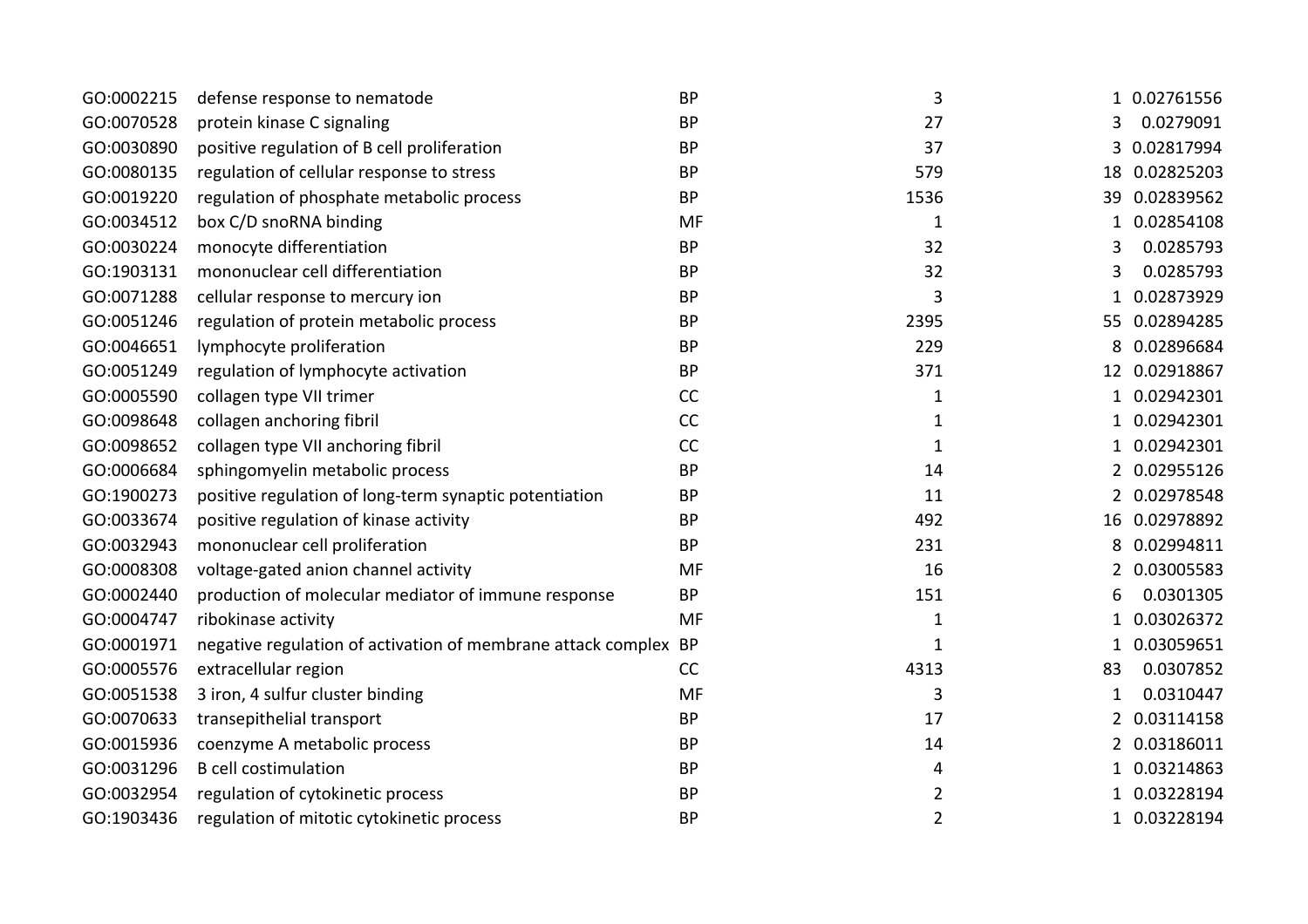| GO:1903438 | positive regulation of mitotic cytokinetic process              | <b>BP</b> | $\overline{2}$ |   | 1 0.03228194   |
|------------|-----------------------------------------------------------------|-----------|----------------|---|----------------|
| GO:1903490 | positive regulation of mitotic cytokinesis                      | <b>BP</b> | $\overline{2}$ |   | 1 0.03228194   |
| GO:0014041 | regulation of neuron maturation                                 | <b>BP</b> | 11             |   | 2 0.03229081   |
| GO:0032479 | regulation of type I interferon production                      | <b>BP</b> | 112            |   | 5 0.03270893   |
| GO:0002784 | regulation of antimicrobial peptide production                  | <b>BP</b> | 4              |   | 1 0.03286496   |
| GO:0002786 | regulation of antibacterial peptide production                  | <b>BP</b> | 4              |   | 1 0.03286496   |
| GO:0004461 | lactose synthase activity                                       | MF        | 3              |   | 1 0.03312986   |
| GO:0009019 | tRNA (guanine-N1-)-methyltransferase activity                   | MF        | 4              | 1 | 0.03326342     |
| GO:0032606 | type I interferon production                                    | <b>BP</b> | 113            |   | 5 0.03327028   |
| GO:0016773 | phosphotransferase activity, alcohol group as acceptor          | MF        | 736            |   | 23 0.03344233  |
| GO:0043560 | insulin receptor substrate binding                              | MF        | 11             |   | 2 0.03344694   |
| GO:0098602 | single organism cell adhesion                                   | <b>BP</b> | 618            |   | 19 0.03345646  |
| GO:0035691 | macrophage migration inhibitory factor signaling pathway        | <b>BP</b> | $\overline{2}$ | 1 | 0.0336114      |
| GO:0097363 | protein O-GlcNAc transferase activity                           | <b>MF</b> | 1              | 1 | 0.03366889     |
| GO:1903317 | regulation of protein maturation                                | <b>BP</b> | 80             |   | 4 0.03380791   |
| GO:0016020 | membrane                                                        | CC        | 8385           |   | 158 0.03386797 |
| GO:0038192 | gastric inhibitory peptide signaling pathway                    | <b>BP</b> | 1              |   | 1 0.03402948   |
| GO:0016519 | gastric inhibitory peptide receptor activity                    | MF        | $\mathbf{1}$   |   | 1 0.03402948   |
| GO:0023014 | signal transduction by protein phosphorylation                  | <b>BP</b> | 859            |   | 24 0.03443104  |
| GO:0030961 | peptidyl-arginine hydroxylation                                 | <b>BP</b> | 3              |   | 1 0.03445546   |
| GO:0005136 | interleukin-4 receptor binding                                  | MF        | 3              |   | 0.0345677      |
| GO:0031399 | regulation of protein modification process                      | <b>BP</b> | 1572           |   | 39 0.03458946  |
| GO:0001716 | L-amino-acid oxidase activity                                   | MF        | $\mathbf{1}$   | 1 | 0.0346953      |
| GO:1905897 | regulation of response to endoplasmic reticulum stress          | <b>BP</b> | 69             | 4 | 0.03479849     |
| GO:0048101 | calcium- and calmodulin-regulated 3',5'-cyclic-GMP phosphodieMF |           | $\overline{2}$ |   | 0.0348345      |
| GO:0007155 | cell adhesion                                                   | <b>BP</b> | 1287           |   | 36 0.03490464  |
| GO:0099617 | matrix side of mitochondrial inner membrane                     | CC        | 1              |   | 0.03496003     |
| GO:1903659 | regulation of complement-dependent cytotoxicity                 | <b>BP</b> | 3              | 1 | 0.03523857     |
| GO:1903660 | negative regulation of complement-dependent cytotoxicity        | <b>BP</b> | 3              |   | 0.03523857     |
| GO:0002901 | mature B cell apoptotic process                                 | <b>BP</b> | 4              |   | 1 0.03536807   |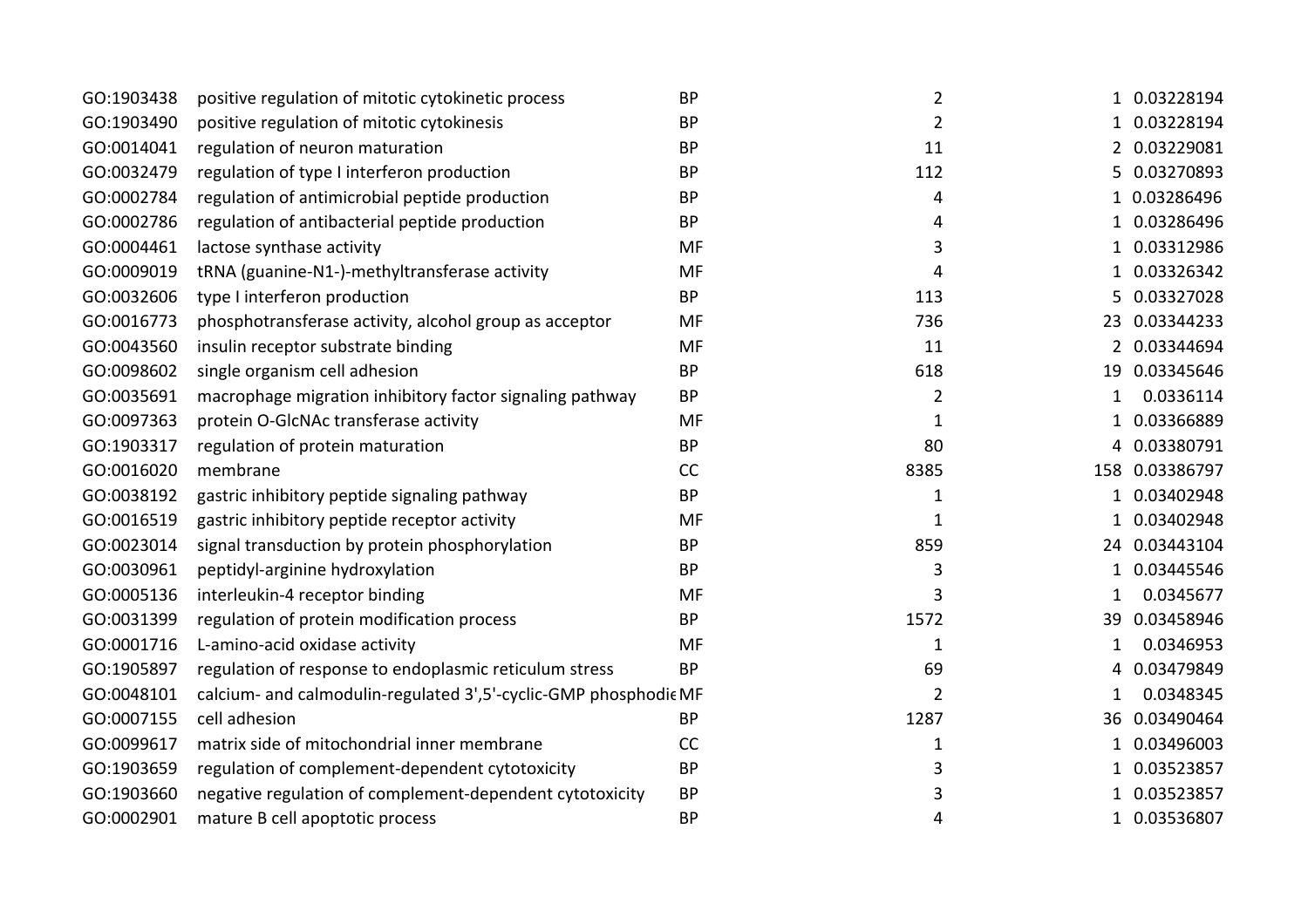| GO:0002905 | regulation of mature B cell apoptotic process                     | <b>BP</b> | 4              | 1 0.03536807                        |
|------------|-------------------------------------------------------------------|-----------|----------------|-------------------------------------|
| GO:0002906 | negative regulation of mature B cell apoptotic process            | <b>BP</b> | 4              | 0.03536807<br>$\mathbf{1}$          |
| GO:1904535 | positive regulation of telomeric loop disassembly                 | <b>BP</b> | 1              | 0.03553674                          |
| GO:0008037 | cell recognition                                                  | <b>BP</b> | 134            | 6 0.03561473                        |
| GO:0021649 | vestibulocochlear nerve structural organization                   | <b>BP</b> | 1              | 0.03576183                          |
| GO:0060301 | positive regulation of cytokine activity                          | <b>BP</b> | 1              | 0.03576183<br>1                     |
| GO:0061552 | ganglion morphogenesis                                            | <b>BP</b> | 1              | 0.03576183                          |
| GO:1902378 | VEGF-activated neuropilin signaling pathway involved in axon g BP |           | $\mathbf 1$    | 0.03576183<br>$\mathbf{1}$          |
| GO:1904835 | dorsal root ganglion morphogenesis                                | <b>BP</b> | $\mathbf 1$    | 0.03576183                          |
| GO:1905040 | otic placode development                                          | <b>BP</b> | $\mathbf 1$    | 0.03576183<br>$\mathbf{1}$          |
| GO:0030510 | regulation of BMP signaling pathway                               | <b>BP</b> | 78             | 0.0359235<br>5                      |
| GO:0034057 | RNA strand-exchange activity                                      | MF        | $\overline{2}$ | 0.03601968<br>$\mathbf{1}$          |
| GO:0002684 | positive regulation of immune system process                      | <b>BP</b> | 873            | 22 0.03611204                       |
| GO:0034236 | protein kinase A catalytic subunit binding                        | MF        | 14             | 0.03614665<br>$\overline{2}$        |
| GO:0043564 | Ku70:Ku80 complex                                                 | CC        | 3              | 0.0361605<br>1                      |
| GO:1900220 | semaphorin-plexin signaling pathway involved in bone trabecul BP  |           | 2              | 0.0362238<br>$\mathbf{1}$           |
| GO:0030513 | positive regulation of BMP signaling pathway                      | <b>BP</b> | 31             | 0.03632836<br>3                     |
| GO:0036010 | protein localization to endosome                                  | <b>BP</b> | 12             | 0.03638169<br>2                     |
| GO:0017053 | transcriptional repressor complex                                 | CC        | 79             | 0.03640259<br>5                     |
| GO:0000165 | MAPK cascade                                                      | <b>BP</b> | 824            | 0.03640761<br>23                    |
| GO:0043549 | regulation of kinase activity                                     | <b>BP</b> | 761            | 0.0366068<br>22                     |
| GO:0032736 | positive regulation of interleukin-13 production                  | <b>BP</b> | 14             | 0.03660832<br>$\mathbf{2}^{\prime}$ |
| GO:0048384 | retinoic acid receptor signaling pathway                          | <b>BP</b> | 30             | 0.03700308<br>3                     |
| GO:0022829 | wide pore channel activity                                        | MF        | 20             | 0.03710697<br>2                     |
| GO:0071475 | cellular hyperosmotic salinity response                           | <b>BP</b> | 3              | 0.03723109                          |
| GO:0001651 | dense fibrillar component                                         | CC        | 2              | 0.03731637<br>1                     |
| GO:0070053 | thrombospondin receptor activity                                  | MF        | 4              | 0.03749866                          |
| GO:0098552 | side of membrane                                                  | CC        | 400            | 13 0.03773285                       |
| GO:0042098 | T cell proliferation                                              | <b>BP</b> | 163            | 0.03777019                          |
| GO:0032838 | cell projection cytoplasm                                         | CC        | 58             | 0.03868492<br>4                     |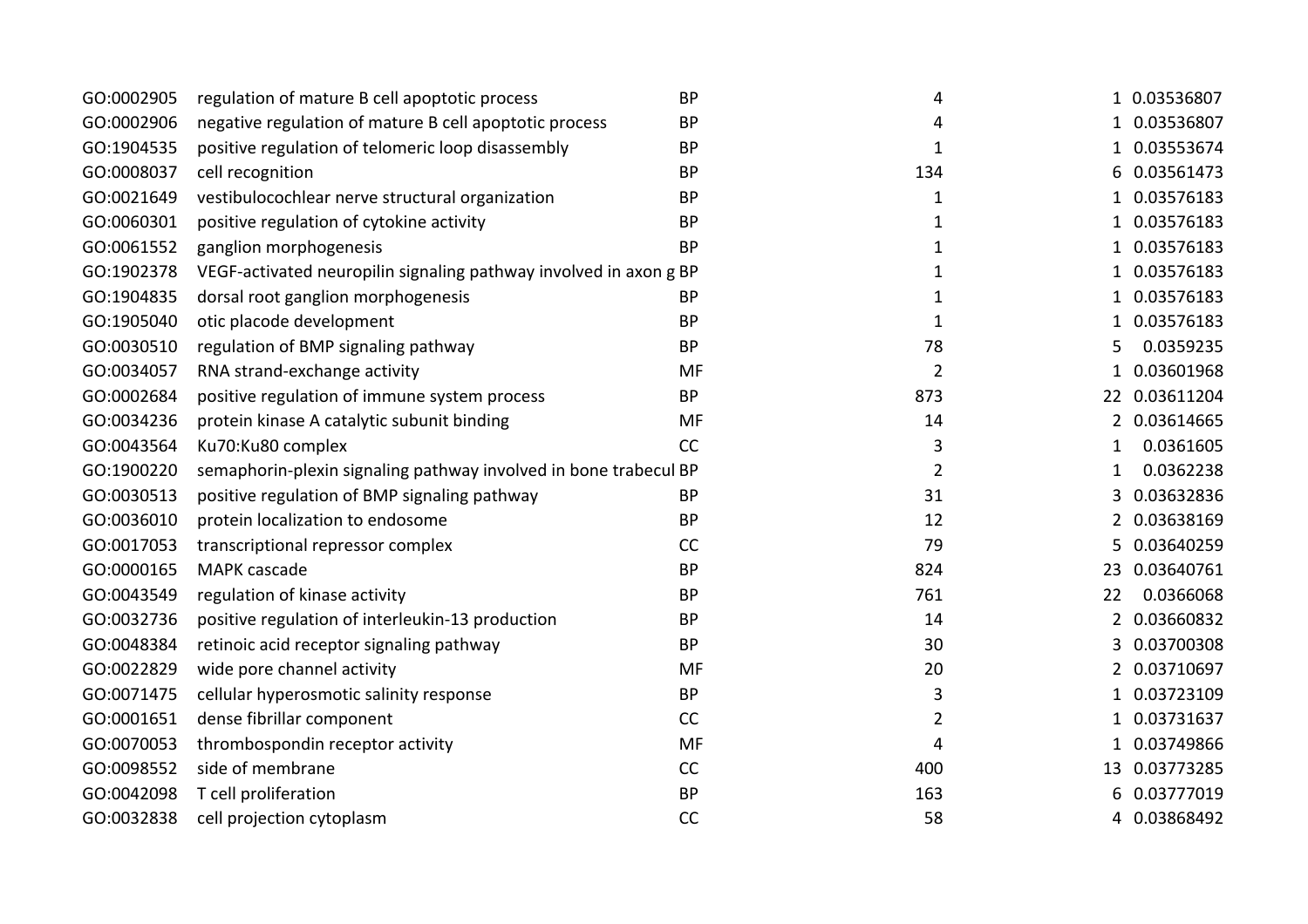| GO:0006972 | hyperosmotic response                                          | <b>BP</b> | 22             |              | 2 0.03887999  |
|------------|----------------------------------------------------------------|-----------|----------------|--------------|---------------|
| GO:0071624 | positive regulation of granulocyte chemotaxis                  | <b>BP</b> | 30             |              | 2 0.03970738  |
| GO:0001165 | RNA polymerase I upstream control element sequence-specific MF |           | $\mathbf{1}$   | 1            | 0.03973146    |
| GO:0032433 | filopodium tip                                                 | CC        | 12             | 2            | 0.03987409    |
| GO:0034185 | apolipoprotein binding                                         | <b>MF</b> | 16             | 2            | 0.0399286     |
| GO:0090335 | regulation of brown fat cell differentiation                   | <b>BP</b> | 13             | 2            | 0.04006859    |
| GO:0048569 | post-embryonic animal organ development                        | <b>BP</b> | 15             |              | 0.04008263    |
| GO:0006102 | isocitrate metabolic process                                   | <b>BP</b> | 4              | 1            | 0.04009709    |
| GO:0070661 | leukocyte proliferation                                        | <b>BP</b> | 244            | 8            | 0.04012927    |
| GO:1902630 | regulation of membrane hyperpolarization                       | <b>BP</b> | $\mathbf{1}$   | 1            | 0.04016539    |
| GO:1902631 | negative regulation of membrane hyperpolarization              | <b>BP</b> | $\mathbf 1$    |              | 0.04016539    |
| GO:0016301 | kinase activity                                                | <b>MF</b> | 797            |              | 24 0.04020675 |
| GO:0050294 | steroid sulfotransferase activity                              | <b>MF</b> | 4              |              | 1 0.04023401  |
| GO:0002775 | antimicrobial peptide production                               | <b>BP</b> | 5              | $\mathbf{1}$ | 0.04035631    |
| GO:0002778 | antibacterial peptide production                               | <b>BP</b> | 5              | 1            | 0.04035631    |
| GO:0061844 | antimicrobial humoral immune response mediated by antimicroBP  |           | 5              | 1            | 0.04035631    |
| GO:0046601 | positive regulation of centriole replication                   | <b>BP</b> | 3              | 1            | 0.04036744    |
| GO:0006066 | alcohol metabolic process                                      | <b>BP</b> | 284            | 9            | 0.04048214    |
| GO:0002694 | regulation of leukocyte activation                             | <b>BP</b> | 428            |              | 13 0.04056484 |
| GO:0002759 | regulation of antimicrobial humoral response                   | <b>BP</b> | 5              | 1            | 0.04058526    |
| GO:0003945 | N-acetyllactosamine synthase activity                          | MF        | 4              | 1            | 0.04064112    |
| GO:0050865 | regulation of cell activation                                  | <b>BP</b> | 462            | 14           | 0.04065513    |
| GO:0044459 | plasma membrane part                                           | CC        | 2402           | 57           | 0.04073024    |
| GO:0030149 | sphingolipid catabolic process                                 | <b>BP</b> | 20             | 2            | 0.04076557    |
| GO:0071218 | cellular response to misfolded protein                         | <b>BP</b> | 18             | 2            | 0.04089485    |
| GO:0031208 | POZ domain binding                                             | MF        | $\overline{2}$ | 1            | 0.04117734    |
| GO:0043931 | ossification involved in bone maturation                       | <b>BP</b> | 17             | 2            | 0.04125438    |
| GO:0033082 | regulation of extrathymic T cell differentiation               | <b>BP</b> | $\overline{2}$ | 1            | 0.04137327    |
| GO:0050868 | negative regulation of T cell activation                       | <b>BP</b> | 86             |              | 0.04140719    |
| GO:0002688 | regulation of leukocyte chemotaxis                             | <b>BP</b> | 99             |              | 4 0.04145941  |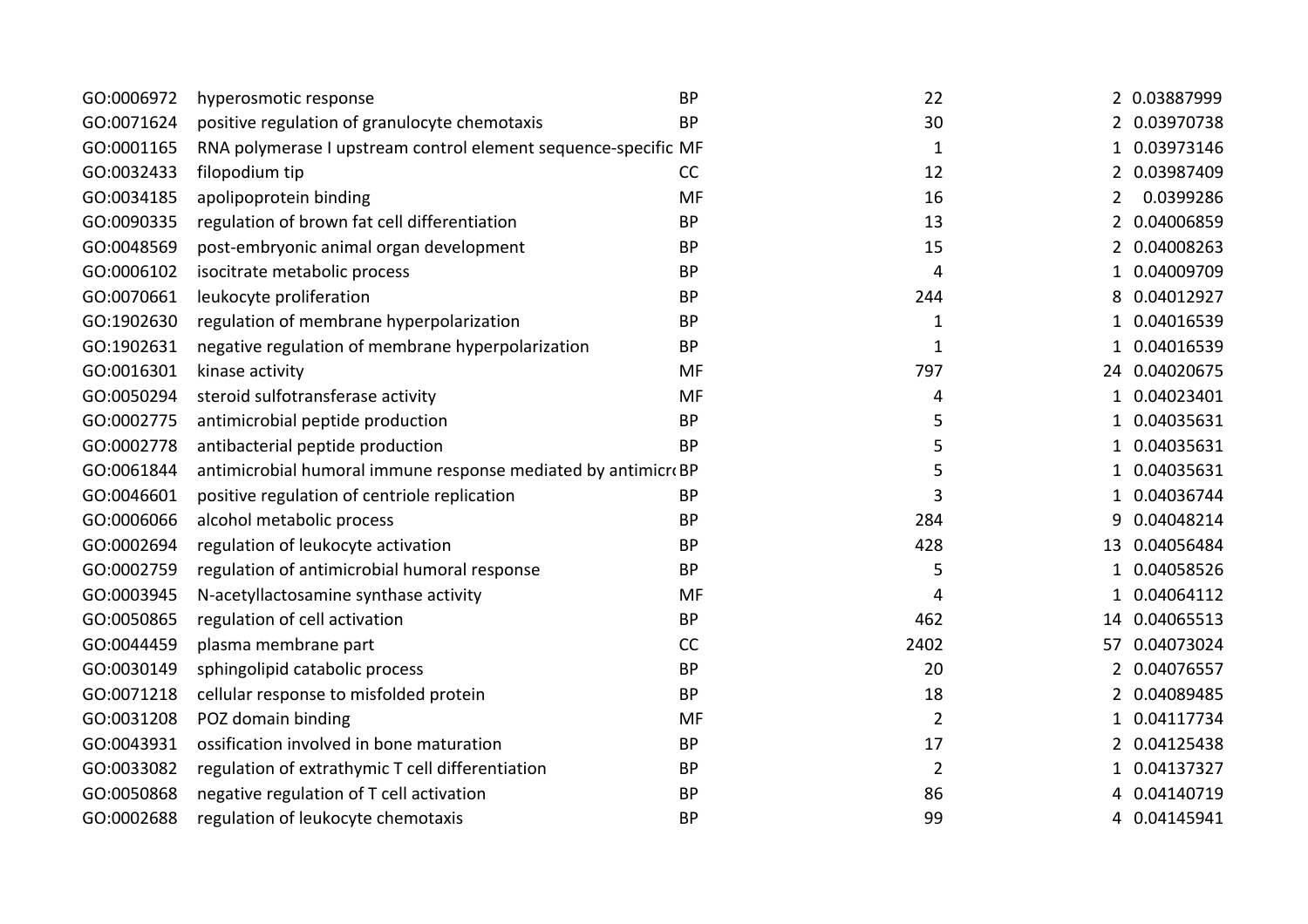| GO:0000470 | maturation of LSU-rRNA                                                | <b>BP</b> | 22             |                | 2 0.04154052  |
|------------|-----------------------------------------------------------------------|-----------|----------------|----------------|---------------|
| GO:0001934 | positive regulation of protein phosphorylation                        | <b>BP</b> | 840            |                | 23 0.04163576 |
| GO:0016358 | dendrite development                                                  | <b>BP</b> | 180            | 9              | 0.04164184    |
| GO:0016581 | <b>NuRD</b> complex                                                   | CC        | 16             |                | 2 0.04165915  |
| GO:0090545 | CHD-type complex                                                      | CC        | 16             |                | 2 0.04165915  |
| GO:0019912 | cyclin-dependent protein kinase activating kinase activity            | <b>MF</b> | $\overline{2}$ | 1              | 0.04171974    |
| GO:0030658 | transport vesicle membrane                                            | CC        | 169            |                | 0.04173752    |
| GO:0034383 | low-density lipoprotein particle clearance                            | <b>BP</b> | 18             | $\overline{2}$ | 0.0419197     |
| GO:0033387 | putrescine biosynthetic process from ornithine                        | <b>BP</b> | 3              | 1              | 0.04199893    |
| GO:0004998 | transferrin receptor activity                                         | MF        | $\overline{2}$ | 1              | 0.04217131    |
| GO:0098656 | anion transmembrane transport                                         | <b>BP</b> | 252            | 9              | 0.04268454    |
| GO:0002325 | natural killer cell differentiation involved in immune response       | <b>BP</b> | 4              | 1              | 0.0427707     |
| GO:0032826 | regulation of natural killer cell differentiation involved in immuiBP |           | 4              | 1              | 0.0427707     |
| GO:0047325 | inositol tetrakisphosphate 1-kinase activity                          | <b>MF</b> | 1              | 1              | 0.04311568    |
| GO:0052725 | inositol-1,3,4-trisphosphate 6-kinase activity                        | <b>MF</b> | 1              | 1              | 0.04311568    |
| GO:0052726 | inositol-1,3,4-trisphosphate 5-kinase activity                        | <b>MF</b> | $\mathbf{1}$   | $\mathbf{1}$   | 0.04311568    |
| GO:0052825 | inositol-1,3,4,5,6-pentakisphosphate 1-phosphatase activity           | <b>MF</b> | 1              | $\mathbf{1}$   | 0.04311568    |
| GO:0052830 | inositol-1,3,4,6-tetrakisphosphate 6-phosphatase activity             | MF        | 1              | 1              | 0.04311568    |
| GO:0052831 | inositol-1,3,4,6-tetrakisphosphate 1-phosphatase activity             | MF        | 1              | 1              | 0.04311568    |
| GO:0052835 | inositol-3,4,6-trisphosphate 1-kinase activity                        | MF        | $\mathbf 1$    | 1              | 0.04311568    |
| GO:0030449 | regulation of complement activation                                   | <b>BP</b> | 30             | 2              | 0.0432557     |
| GO:0035645 | enteric smooth muscle cell differentiation                            | <b>BP</b> | $\mathbf{1}$   | 1              | 0.04325891    |
| GO:0015106 | bicarbonate transmembrane transporter activity                        | MF        | 19             |                | 0.04328583    |
| GO:0017154 | semaphorin receptor activity                                          | <b>MF</b> | 9              | $\overline{2}$ | 0.04331763    |
| GO:0046328 | regulation of JNK cascade                                             | <b>BP</b> | 157            |                | 0.04338081    |
| GO:0019955 | cytokine binding                                                      | MF        | 90             | 4              | 0.04343401    |
| GO:0030011 | maintenance of cell polarity                                          | <b>BP</b> | 15             | 2              | 0.04346225    |
| GO:0061441 | renal artery morphogenesis                                            | <b>BP</b> | $\overline{2}$ | 1              | 0.04347365    |
| GO:0098971 | anterograde dendritic transport of neurotransmitter receptor c BP     |           | $\overline{2}$ |                | 0.04355572    |
| GO:0033866 | nucleoside bisphosphate biosynthetic process                          | <b>BP</b> | 16             |                | 2 0.04359862  |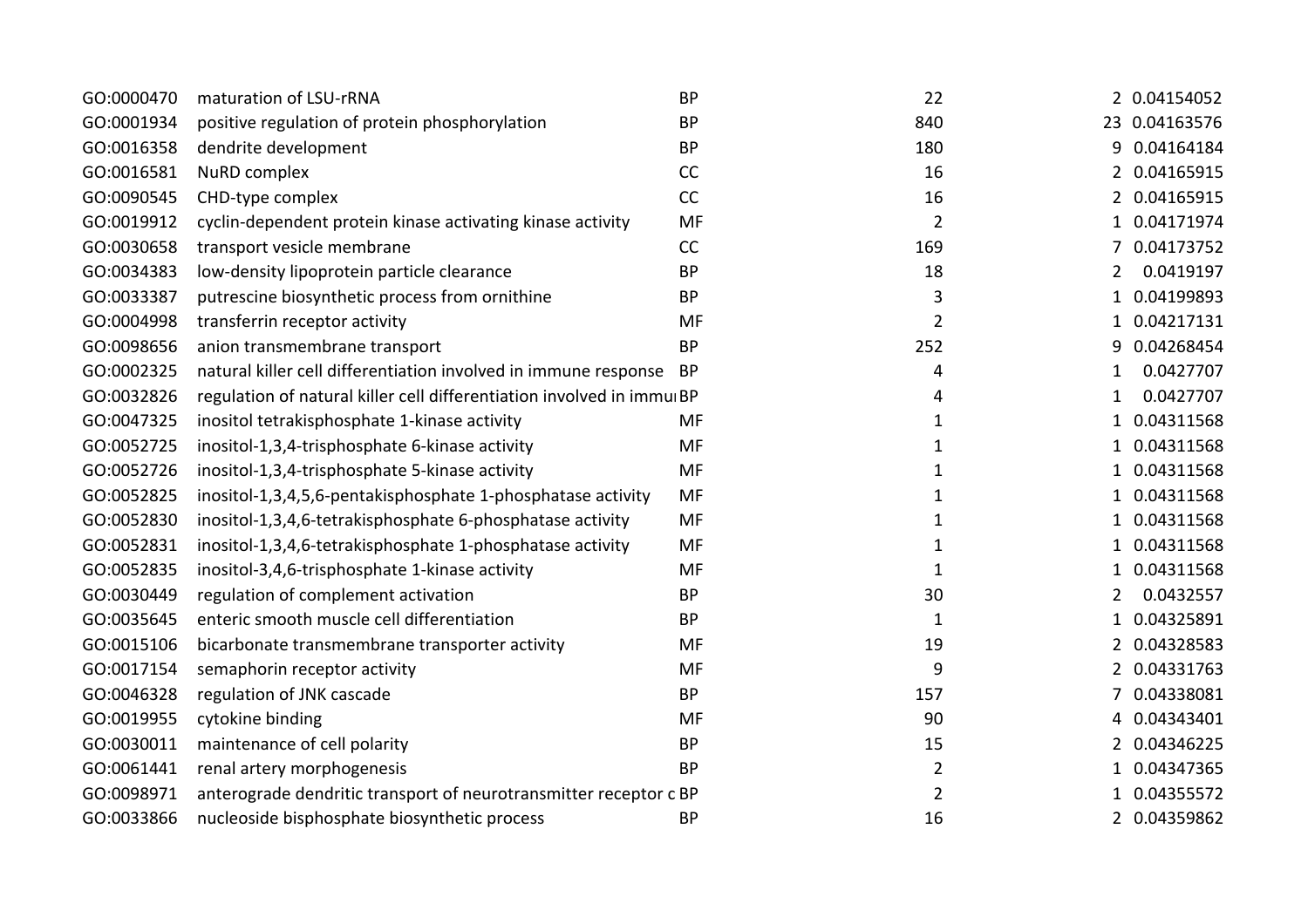| GO:0034030 | ribonucleoside bisphosphate biosynthetic process                  | <b>BP</b> | 16             |              | 2 0.04359862  |
|------------|-------------------------------------------------------------------|-----------|----------------|--------------|---------------|
| GO:0034033 | purine nucleoside bisphosphate biosynthetic process               | <b>BP</b> | 16             |              | 2 0.04359862  |
| GO:0032793 | positive regulation of CREB transcription factor activity         | <b>BP</b> | 14             |              | 2 0.04368727  |
| GO:0008093 | cytoskeletal adaptor activity                                     | <b>MF</b> | 11             |              | 2 0.04388339  |
| GO:0034237 | protein kinase A regulatory subunit binding                       | MF        | 16             | 2            | 0.0439479     |
| GO:0003858 | 3-hydroxybutyrate dehydrogenase activity                          | MF        | $\overline{2}$ | 1            | 0.04398158    |
| GO:1904799 | regulation of neuron remodeling                                   | <b>BP</b> | 1              |              | 0.04401908    |
| GO:1904800 | negative regulation of neuron remodeling                          | <b>BP</b> | 1              | 1            | 0.04401908    |
| GO:2000173 | negative regulation of branching morphogenesis of a nerve         | <b>BP</b> | $\mathbf 1$    |              | 0.04401908    |
| GO:0042104 | positive regulation of activated T cell proliferation             | <b>BP</b> | 26             |              | 2 0.04412493  |
| GO:0008157 | protein phosphatase 1 binding                                     | MF        | 18             | 2            | 0.04440681    |
| GO:0022850 | serotonin-gated cation-selective channel activity                 | MF        | 5              | $\mathbf{1}$ | 0.04465668    |
| GO:0060977 | coronary vasculature morphogenesis                                | <b>BP</b> | 13             |              | 0.04469619    |
| GO:0008194 | UDP-glycosyltransferase activity                                  | <b>MF</b> | 134            | 6            | 0.04475758    |
| GO:0043410 | positive regulation of MAPK cascade                               | <b>BP</b> | 451            | 14           | 0.04476854    |
| GO:0001819 | positive regulation of cytokine production                        | <b>BP</b> | 375            | 11           | 0.0449033     |
| GO:0036114 | medium-chain fatty-acyl-CoA catabolic process                     | <b>BP</b> | 1              | $\mathbf{1}$ | 0.04496298    |
| GO:0036115 | fatty-acyl-CoA catabolic process                                  | <b>BP</b> | 1              | 1            | 0.04496298    |
| GO:0036116 | long-chain fatty-acyl-CoA catabolic process                       | <b>BP</b> | 1              |              | 0.04496298    |
| GO:1900533 | palmitic acid metabolic process                                   | <b>BP</b> | 1              | 1            | 0.04496298    |
| GO:1900535 | palmitic acid biosynthetic process                                | <b>BP</b> | $\mathbf 1$    |              | 0.04496298    |
| GO:0035692 | macrophage migration inhibitory factor receptor complex           | CC        | $\overline{2}$ | 1            | 0.04498089    |
| GO:0033592 | RNA strand annealing activity                                     | MF        | 3              |              | 0.04499421    |
| GO:0031673 | H zone                                                            | CC        | $\mathbf 1$    | 1            | 0.04502484    |
| GO:0042102 | positive regulation of T cell proliferation                       | <b>BP</b> | 90             | 4            | 0.04503646    |
| GO:0007218 | neuropeptide signaling pathway                                    | <b>BP</b> | 95             | 4            | 0.04512517    |
| GO:0046726 | positive regulation by virus of viral protein levels in host cell | <b>BP</b> | 4              |              | 0.04521635    |
| GO:0031672 | A band                                                            | CC        | 40             | 3            | 0.04524608    |
| GO:0008349 | MAP kinase kinase kinase kinase activity                          | <b>MF</b> | 4              |              | 0.04524997    |
| GO:0018105 | peptidyl-serine phosphorylation                                   | <b>BP</b> | 253            |              | 10 0.04533935 |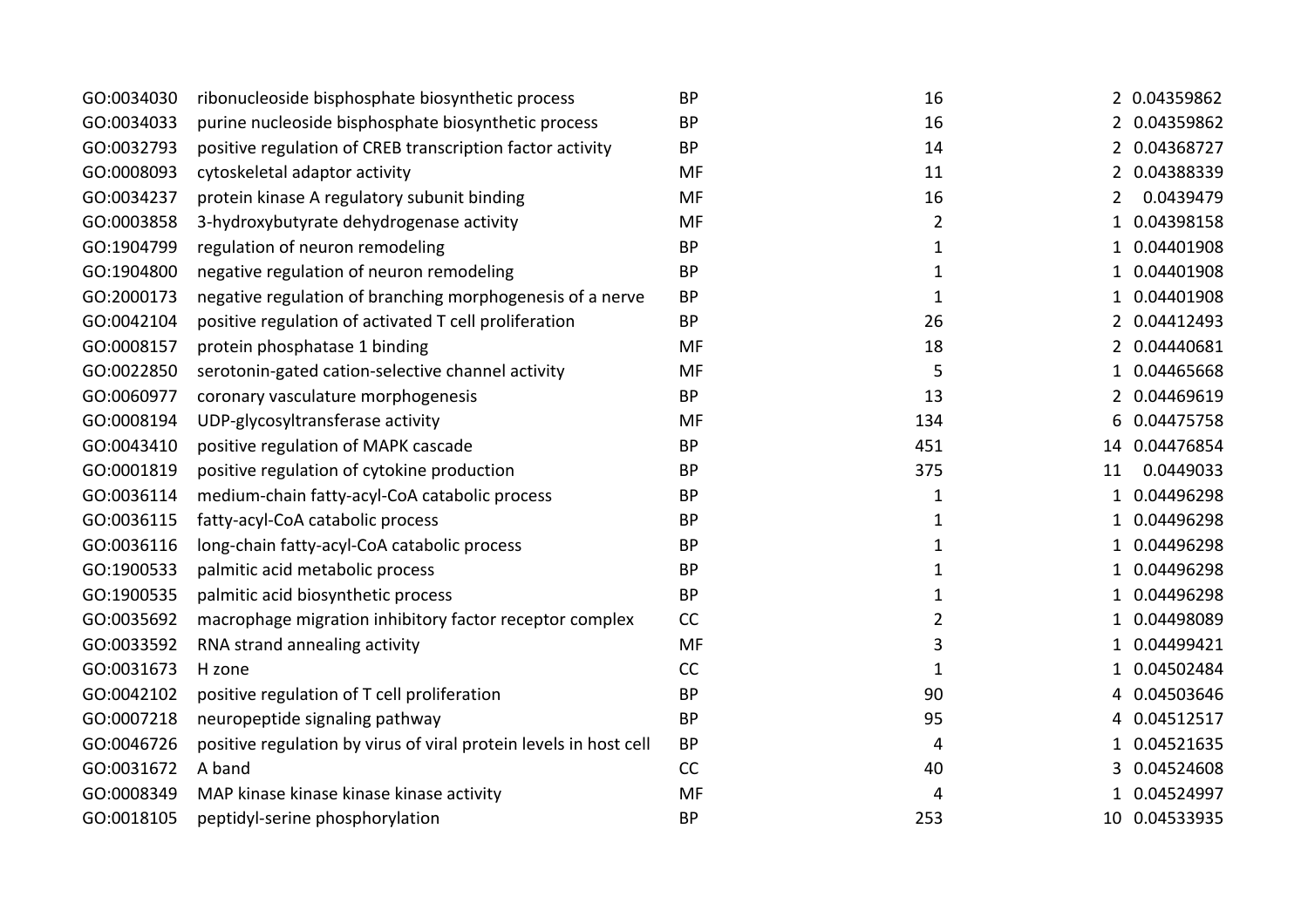|                                                               |                                                             |                                                                                                                                                                                                                                           |                      | 2 0.04534404  |
|---------------------------------------------------------------|-------------------------------------------------------------|-------------------------------------------------------------------------------------------------------------------------------------------------------------------------------------------------------------------------------------------|----------------------|---------------|
|                                                               |                                                             |                                                                                                                                                                                                                                           |                      |               |
|                                                               |                                                             |                                                                                                                                                                                                                                           |                      | 1 0.04552331  |
|                                                               |                                                             | 4                                                                                                                                                                                                                                         |                      | 1 0.04566802  |
| Golgi transport vesicle coating                               | <b>BP</b>                                                   | 4                                                                                                                                                                                                                                         |                      | 1 0.04566802  |
| COPI coating of Golgi vesicle                                 | <b>BP</b>                                                   | 4                                                                                                                                                                                                                                         |                      | 1 0.04566802  |
| phosphate-containing compound metabolic process               | <b>BP</b>                                                   | 2934                                                                                                                                                                                                                                      |                      | 65 0.04571555 |
| acute inflammatory response to antigenic stimulus             | <b>BP</b>                                                   | 20                                                                                                                                                                                                                                        |                      | 2 0.04580707  |
| hematopoietic stem cell differentiation                       | <b>BP</b>                                                   | 17                                                                                                                                                                                                                                        | 2                    | 0.0458997     |
| regulation of MAP kinase activity                             | <b>BP</b>                                                   | 311                                                                                                                                                                                                                                       |                      | 11 0.04596409 |
| positive regulation of stress-activated MAPK cascade          | <b>BP</b>                                                   | 132                                                                                                                                                                                                                                       | 6                    | 0.04626419    |
| cytoplasmic region                                            | <b>CC</b>                                                   | 279                                                                                                                                                                                                                                       | 11                   | 0.0466814     |
| immune response                                               | <b>BP</b>                                                   | 1753                                                                                                                                                                                                                                      |                      | 36 0.04670705 |
| regulation of mitotic cytokinesis                             | <b>BP</b>                                                   | 3                                                                                                                                                                                                                                         |                      | 1 0.04684614  |
| cerebrospinal fluid secretion                                 | <b>BP</b>                                                   | 3                                                                                                                                                                                                                                         |                      | 1 0.04709229  |
| positive regulation of protein metabolic process              | <b>BP</b>                                                   | 1439                                                                                                                                                                                                                                      |                      | 35 0.04732366 |
| platelet-derived growth factor receptor binding               | MF                                                          | 14                                                                                                                                                                                                                                        |                      | 2 0.04733418  |
| long-chain fatty-acyl-CoA biosynthetic process                | <b>BP</b>                                                   | 42                                                                                                                                                                                                                                        |                      | 3 0.04733488  |
| basal part of cell                                            | CC                                                          | 47                                                                                                                                                                                                                                        |                      | 3 0.04734001  |
| vascular endothelial growth factor receptor signaling pathway | <b>BP</b>                                                   | 89                                                                                                                                                                                                                                        |                      | 0.04749544    |
| positive regulation of interleukin-10 production              | <b>BP</b>                                                   | 27                                                                                                                                                                                                                                        | 2                    | 0.0477101     |
| response to fatty acid                                        | <b>BP</b>                                                   | 76                                                                                                                                                                                                                                        | 4                    | 0.04772529    |
| membrane region                                               | CC                                                          | 347                                                                                                                                                                                                                                       |                      | 12 0.04774569 |
| positive regulation of transferase activity                   | <b>BP</b>                                                   | 626                                                                                                                                                                                                                                       |                      | 18 0.04779274 |
| IRE1-RACK1-PP2A complex                                       | <b>CC</b>                                                   | $\overline{2}$                                                                                                                                                                                                                            |                      | 1 0.04812798  |
|                                                               |                                                             | 933                                                                                                                                                                                                                                       |                      | 26 0.04826464 |
| negative regulation of leukocyte cell-cell adhesion           | <b>BP</b>                                                   | 93                                                                                                                                                                                                                                        |                      | 4 0.04870941  |
|                                                               |                                                             | 133                                                                                                                                                                                                                                       |                      | 0.04874784    |
| regulation of cellular protein metabolic process              | <b>BP</b>                                                   | 2224                                                                                                                                                                                                                                      |                      | 50 0.04875983 |
| T-helper 2 cell differentiation                               | <b>BP</b>                                                   | 16                                                                                                                                                                                                                                        |                      | 0.04896121    |
| Notch signaling pathway involved in somitogenesis             | <b>BP</b>                                                   | $\overline{2}$                                                                                                                                                                                                                            |                      | 1 0.04908528  |
|                                                               | sensory neuron axon guidance<br>COPI-coated vesicle budding | negative regulation of antigen receptor-mediated signaling patlBP<br><b>BP</b><br><b>BP</b><br>transferase activity, transferring phosphorus-containing groups MF<br>positive regulation of stress-activated protein kinase signaling cBP | 21<br>$\overline{2}$ |               |